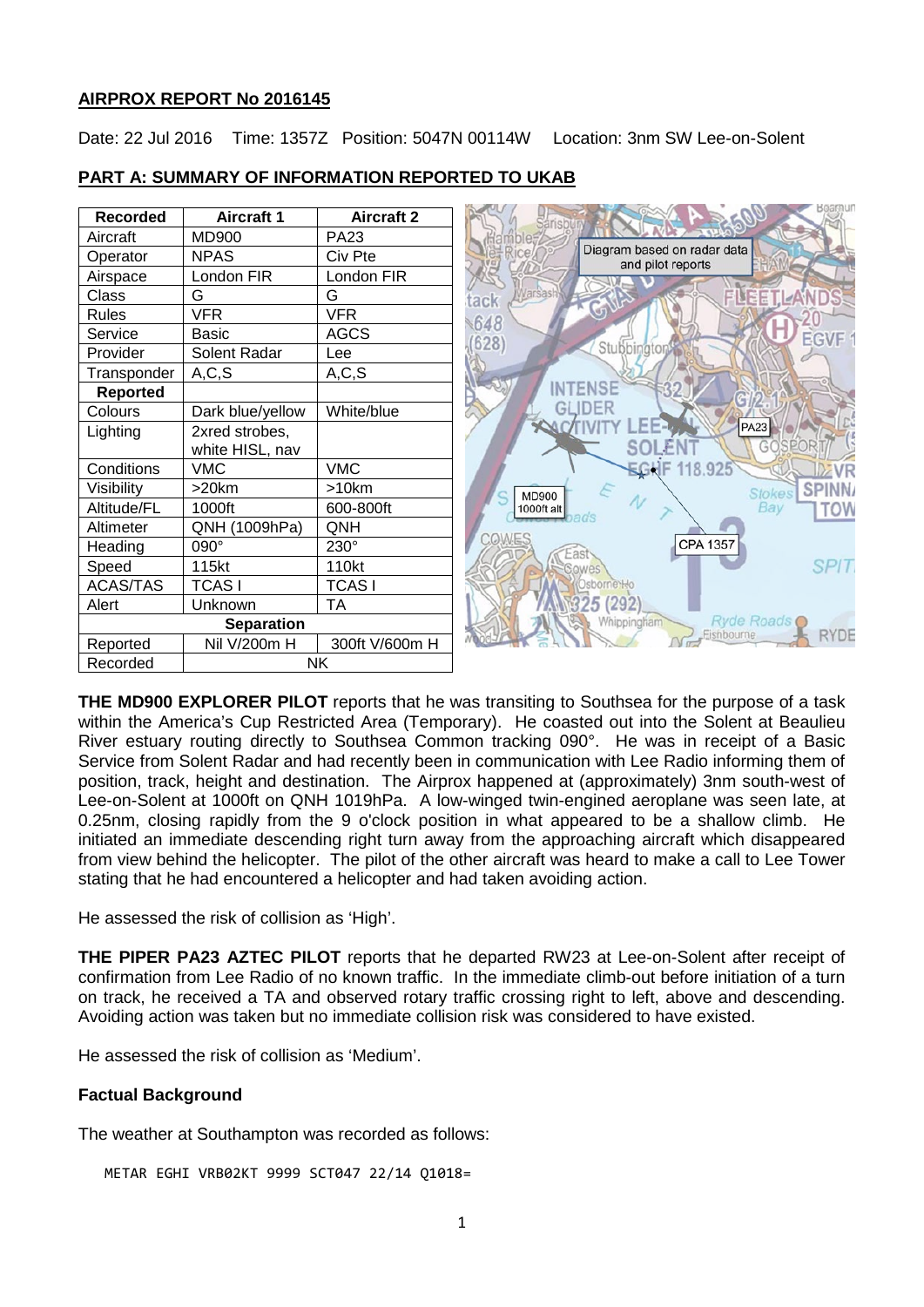The America's Cup Restricted Area (Temporary) was notified as:

RESTRICTED AREA (TEMPORARY) AT PORTSMOUTH AND THE SOLENT. RESTRICTION OF FLYING REGULATIONS MADE UNDER ARTICLE 161 OF AIR NAVIGATION ORDER 2009. AIC M043/2016, WHICH INCLUDES A MAP, REFERS. NO ACFT IS TO FLY WI AREA BOUNDED BY A CIRCLE HAVING A RADIUS OF 3 NAUTICAL MILES WHOSE CENTRE IS AT 504717N 0010531W. THESE RESTRICTIONS DO NOT APPLY TO ACFT BEING OPERATED BY OR ON BEHALF OF THE NATIONAL POLICE AIR SERVICE, OR THE HELICOPTER EMERGENCY MEDICAL SERVICES OR THE MARITIME AND COASTGUARD AGENCY OR WHEN FLYING WITH THE PERMISSION OF THE HAMPSHIRE CONSTABULARY WHICH MAY BE CONTACTED ON 07775 544723 AND 023 9272 3110 AND 023 9272 5500. THESE RESTRICTIONS ALSO APPLY TO THE OPERATION OF SMALL UNMANNED AIRCRAFT SYSTEMS. PILOTS SHOULD BE AWARE THAT OTHER NOTAM MAY BE PUBLISHED FOR FLYING DISPLAYS IN THE VICINITY OF THIS ACTIVITY. 16-07-0001/AS 6 LOWER: SFC UPPER: 3000FT AMSL FROM: 22 JUL 2016 10:00 TO: 24 JUL 2016 17:00 SCHEDULE: 22-23 1000-1430, 24 1000-1700 J0327/16



# **Analysis and Investigation**

# **CAA ATSI**

A review of the Swanwick MRT recording did not show the PA23 until the point after CPA was likely to have occurred. The MD900 pilot was in receipt of a Basic Service from Solent Radar, but was operating below 1000ft in this area, and no Traffic Information was passed on any traffic by the controller. The MD900 pilot reported also contacting Lee Radio to advise them of their presence in the vicinity of Lee-on-Solent, whilst still maintaining contact with Solent Radar. It is believed that the PA23 pilot was in contact with Lee Radio. No report was received from Solent Radar who, it is believed, were not advised of the Airprox by the MD900 pilot.